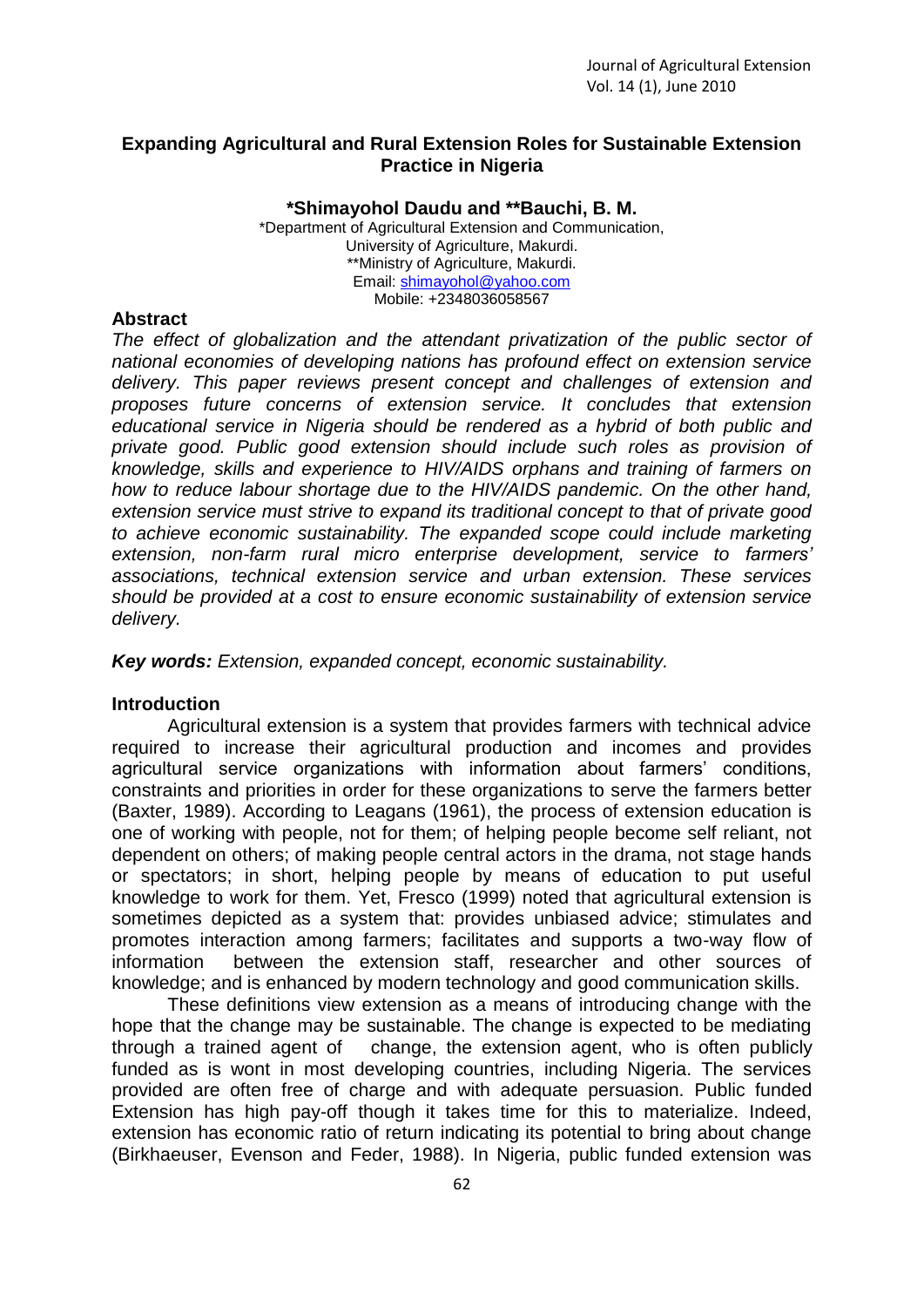able to improve the percentage growth rate of total food production in Nigeria. From a negative percentage growth from 1970 – 1980 (Table 1) the percentage growth rate of total food production in Nigeria increased exponentially from 1981 – 1993. The period of improved total food production growth rate coincided with the period of government colossal funding of organized agricultural extension intervention in Nigeria.

| 19931         |                            |
|---------------|----------------------------|
| <b>Period</b> | Percentage (%) growth rate |
| $1970 - 1975$ | $-1.74$                    |
| $1976 - 1980$ | -4.41                      |
| $1981 - 1985$ | 9.31                       |
| $1986 - 1990$ | 14.55                      |
| 1991 - 1993   | 5.71                       |

| Table 1: | Percentage growth rate of total food production in Nigeria (1970 - |
|----------|--------------------------------------------------------------------|
|          | 1993)                                                              |

**Source:** CTA/DAC – ABU National Workshop Manual (1998) p. 16 Edited by Shaib, B; Aliyu, A. and Bakshi, J. S. Published by National Agricultural Research Strategy, NAPP, 1997.

Following the expiration of the donor funding arrangement, the extension system and its service delivery mechanism have become comatose. Arokoyo (1998) based on Christoplus stated aptly that agricultural extension today is in a crisis because of the changing world driven by globalization and stiffly competitive economy. Zulberti (2001) agreed that in many low-income and developing countries, agricultural and rural extension is in disarray due to the tension that exists between the modern force of globalization and the traditional force of culture, geography and community. Agricultural extension at present is not sufficiently responsive to the poor farmers' need nor financially sustainable (Conroy, 2003). There is a need for fundamental changes in extension delivery and funding (PED, 2000).

Indeed current changes such as globalization, climatic change, etc. has thrown various challenges to the survival of agricultural extension. The questions that need adequate answers arise. What is globalization? What is public and private good agricultural information? What kind of agricultural extension commodification does Nigeria need? How could the concept of agricultural extension be expanded to sustainably enhance the marketing of agricultural information?

### **Globalization**

Globalization is the intensification of world-wide social relations which links distant localities in such a way that local happenings are shaped by events occurring miles away and vice versa (Giddens, 1990). Globalization seeks to achieve integration of national economies and removal of trade barriers resulting into development of an international mass culture and homogenization of social practices and culture. Globalization is extrinctly linked to privatization with attendant high competitive global market spiced with trade liberalization placing developing countries at a disadvantage in the global market (FAO, 2001). Globalization has tremendous benefits to the developed world but to developing world it is a form of neocolonialism. Indeed, globalization is dependency theory in action. With the advent of globalization extension of agricultural information is defined in terms of public good or private good.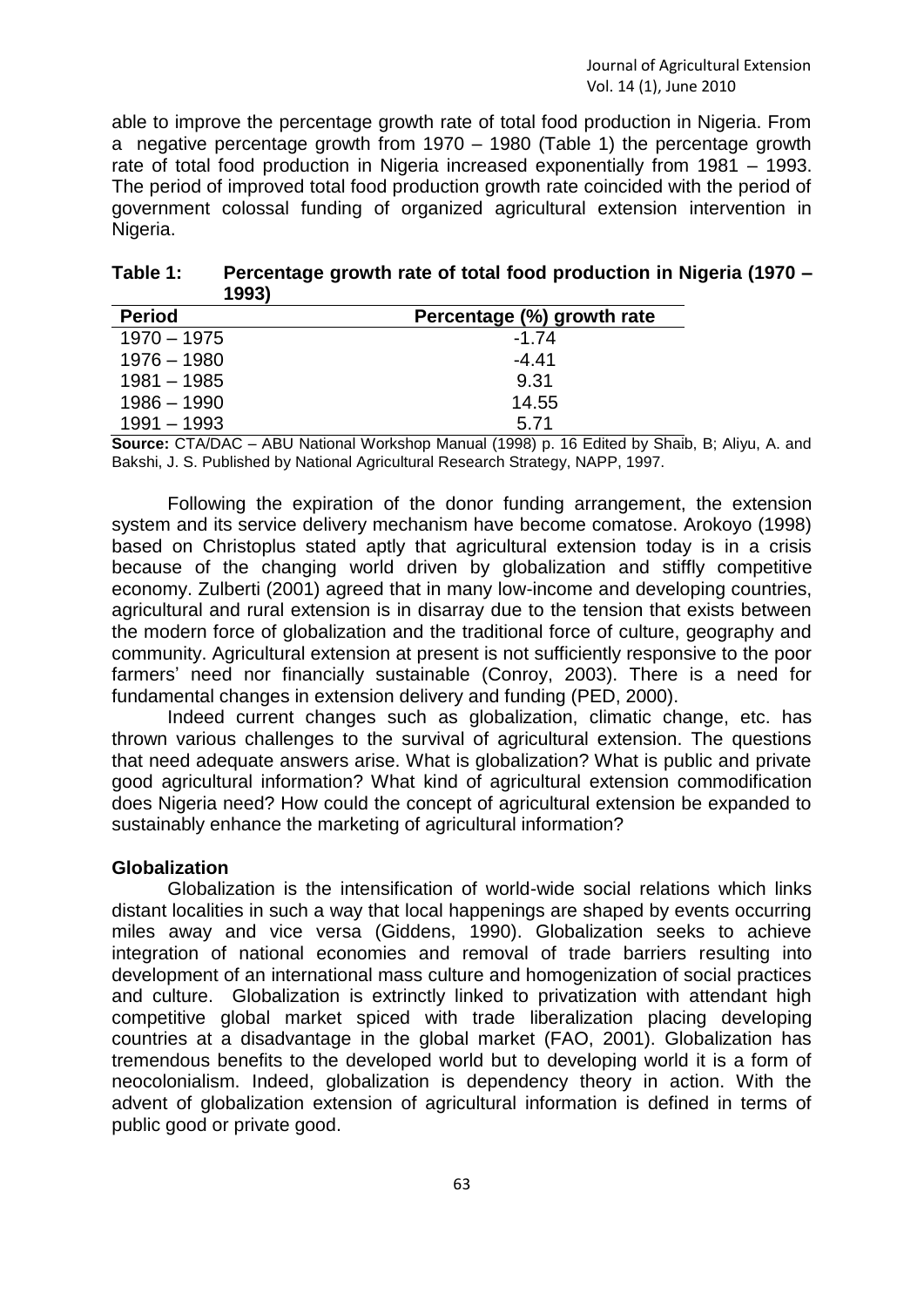### **Agricultural Information as Public Good and Private Good**

Information and knowledge can be treated as a commodity in knowledge networks along with the legal privatization of conventional extension and research institutions (Rivera and Zijp, 2002). Daku (1997) and Ozor (2006) based on extant literature noted that in welfare economic theory, agricultural information can be characterized as public and private good. The principles of excludability and subtractability determines whether a good or service is public or private good. Excludability applies when access is denied to those who have not paid for a produce or service while subtractability applies when one person uses or consumes a service or good and reduces its availability to others (Feldman, 1980; Kessides, 1992). A pure public good is characterized by low excludability and subtractability. Private firms will not be willing to provide these services because they are not profitable. On the other hand, a pure private good is characterized by high excludability and subtractability. These properties can be owned by individuals after paying a price. The characteristically high excludability and subtractability of private goods enables private firms to capture reasonable returns on their investments and given competitive markets to supply the goods at optimal levels, (Umali and Schwartz, 1994).

Increasingly, privatization has become an imperative in the global economy. Indeed, agricultural information has become one way of reducing poverty. This change towards information commodification reflects the privatization of information and agricultural industrialization (Wolf, 1998, FAO, 2001). Apart from the immediate value of educating the rural people in the value of practical income generating agricultural information, privatization as coping mechanism, will enable farmers to reach a financial level at which they can pay for extension services.

### **The Agricultural Extension Commodification that Nigeria Need**

For Nigeria a hybrid type of extension commodification is recommended where agricultural information can be administered as both a public good and private good. This is based on the social challenges and the subsistent nature of rural farming in Nigeria. On the hand, extension must be made sustainable to survive in the present global economy hence the need to privatize some agricultural education services.

### **Expanded Concept of Agricultural and Rural Extension**

(a) Expanded concept of agricultural and rural extension as a public good.

### **I. The Case of HIV/AIDS Pandemic and Extension.**

Nigeria has the highest number of HIV/AIDS infected adults in West Africa (UNAIDS, 2004). The impact of HIV/AIDS has been particularly severe on small holder agriculture (Daudu, Okwu and Shaibu, 2006) but is increasingly affecting commercial agriculture (Topouzis, 2000). Training on agricultural production by agricultural extension need to give more emphasis on labour and capital saving technologies to compensate for labour shortage, gender appropriate agricultural practices, crop diversification and reduction in external input requirements (Topouzis, 2000). According to Mutanzadura, Mukurazita and Jackson (1999) and Topouzis (2000) agricultural production techniques which extension could utilize to mitigate the effect of HIV/AIDS Pandemic include;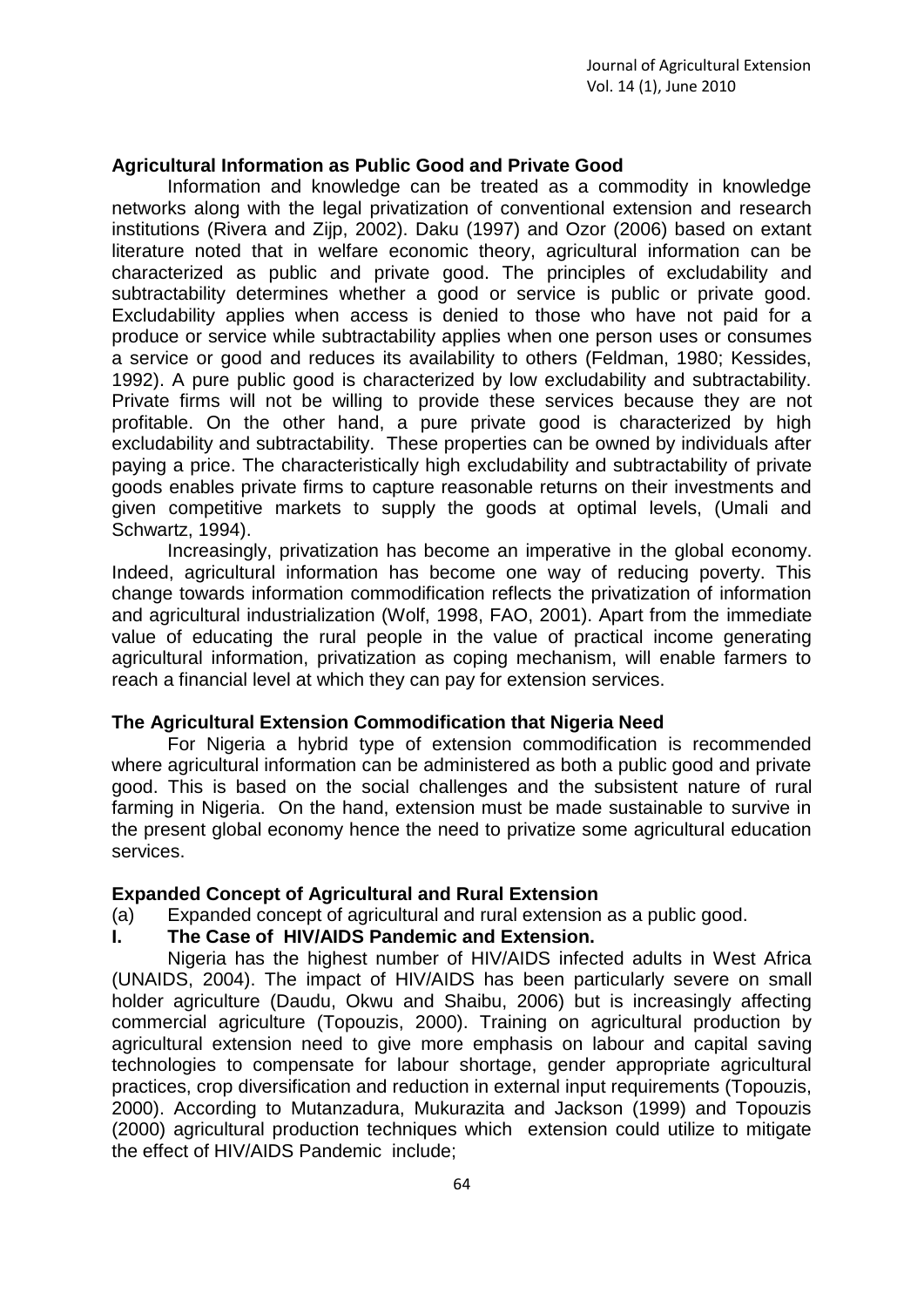- Intercropping to reduce weeding time
- Use of crop varieties that are not labour intensive and are high yielding, earlymaturing and/or disease resistant as well as being early harvested and pounded thus requiring less labour.
- Zero or minimum tillage to reduce the need for high cost ploughs and oxen.
- Integrated pest management that can be used by women, the elderly and youths i.e. lighter ploughs and planters with modified hoes.
- Improved indigenous technologies in mulching, intercropping and seed selection.
- Improved technologies for animal husbandry.

## **II. Mentoring of Young HIV/AIDS Orphaned Farmers**

Loss of skills, knowledge and experience brought about by the HIV pandemic needs to be considered in planning training programme. This is a new challenge to extension because the socialization of youths used to be the prerogative of parents and grand parents (Topouzis, 2000).

# **2. Expanded Concept of Agricultural and Rural Extension as a Private Good**

According to FAO (2001), agricultural and rural extension could be conceived not purely as a production service but as an educational service so that revenue could be generated from the marketing of the information for sustainability of agricultural extension service delivery. The agricultural and rural extension concept could be expanded to include marketing extension, non-farm micro-enterprise development, provision of educational services to farmers' associations, technical extension and urban extension (FAO, 2001).

### **Marketing Extension**

Agricultural marketing can be defined as the provision of farmers with the know-how regarding activities from production (some like Narayanan, (1991) says from post harvest) to sale, to enable them get their output to market most effectively (Karundasa, 1996). In this regard, it includes activities related to rural credit, insurance, agricultural input transportation, processing and storage of agricultural products, legal activities related to land tenure, land reform, quality control, subsidies and collective activities of farmers such as cooperatives and farmers' organizations. Indeed, marketing extension provides marketing intelligence, information on government policy, advice on post harvest practices, strategies of product marketing and prices. Market extension on the other hand, provides information on variations in commodity process, knowledge about where to sell some products, quality, availability and prices of inputs and actual competition in the market. Extension service could harness the provision of market information service to clients at a cost to achieve financial sustainability. According to Narayanan (1991), marketing extension can be undertaken by private or pubic institutions though the actual marketing of agricultural products can be better undertaken by the private sector.

#### **Non-Farm Rural Micro-Enterprise Development**

The appeal of the non-farm rural micro-enterprise development is that rural livelihood is not solely dependent on agriculture. Extension could teach farmers on the know-how of managing agricultural related micro-enterprise in the rural areas in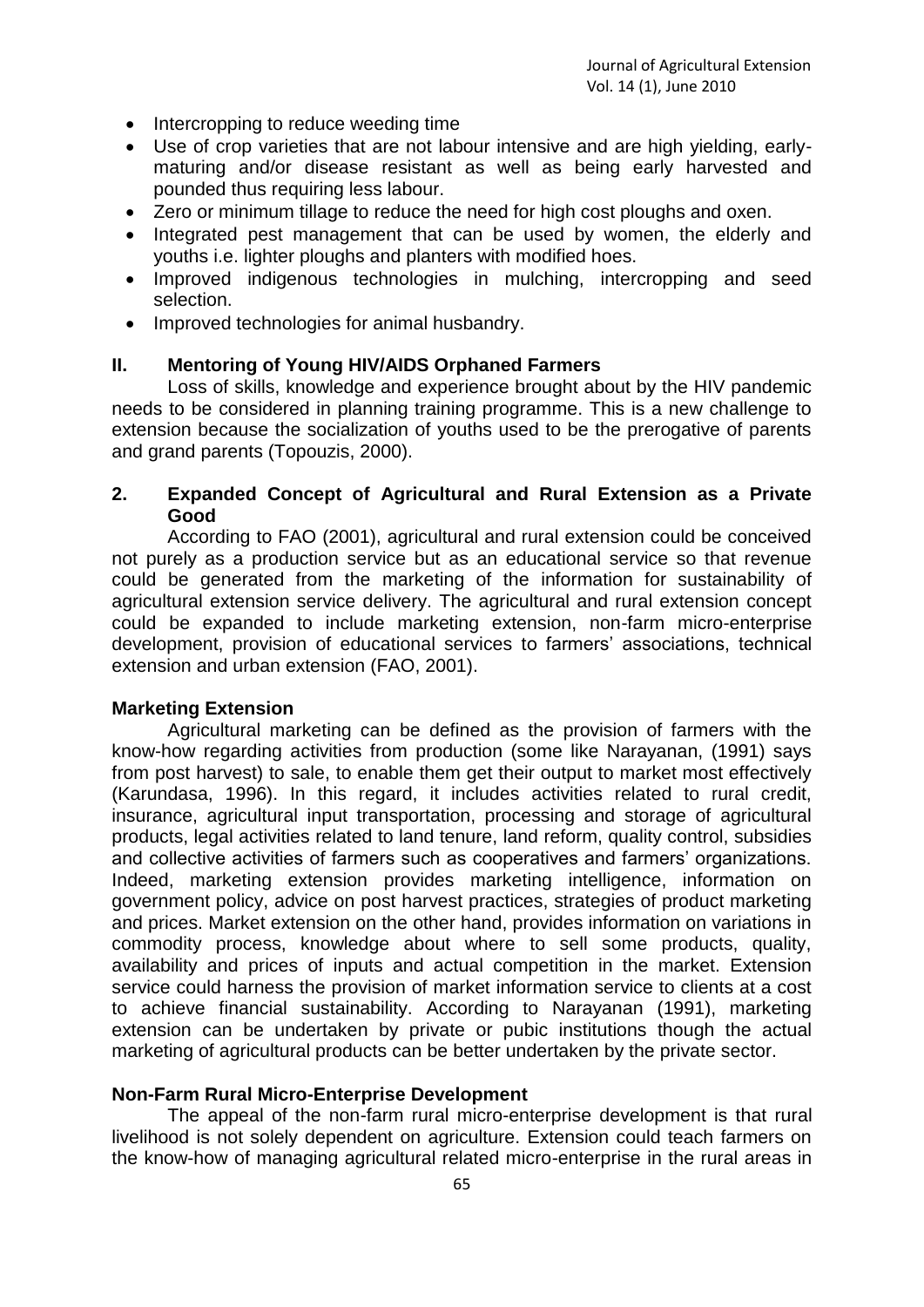order for them to generate off-farm income to promote their livelihood. In the process, extension service could generate income through private provision of this information to remain relevant and sustainable.

### **Farmers' Organization**

Extension can also help farmers and produce processors to organize themselves to meet their agricultural interests through group formation and group organizations to enhance people's participation in development. Extension can reduce overhead cost and achieve sustainable service delivery not by working directly with farmers but by working indirectly with and through farmers' group or organizations(FAO,2001).

### **Technical Extension**

Apart from the traditional function of extension on technical extension service delivery, agricultural extension could provide information on issues as food storage development, processing, farm management and marketing even in programmes designed to enhance agricultural crop production (FAO, 2001). In the same manner agricultural extension could develop programmes in livestock development, forest use and conservation, fisheries engineering and capture, food and nutrition. These information could be marketed where feasible.

## **Urban Extension**

The world is increasingly becoming urbanized. In Nigeria and other developing countries youths, the potential farmers, are increasingly migrating to the urban areas in search of better means of livelihood. Urban extension is a potential area for information transfer. Extension could market educational services for sustainability to migrant rural youth. According to FAO (2001) such programmes could include food security, employability of youth in the food industry, environmentally sound practices by small urban businesses and other food and agriculture related programmes.

# **Conclusion and Recommendations**

The world and its environment are changing which implies that extension must change in tandem with these developments to remain relevant and\ sustainable. This paper attempts to identify some of the new roles that extension services need to play. Extension roles should not remain purely as an agricultural production service but as an educational commodity which can be sold at a price to its clients to ensure economic sustainability. However, it must retain some of its public roles which shall be phased out with time. It is recommended that extension field staff be retrained in technical, farm and business management etiquette of providing private extension educational service. Concomitantly field staff needs to be provided transport and logistic support to accomplish this vision.

### **References**

Arokoyo, T. (1998). The Changing Roles of Agricultural Extension for Sustainable Development. In: Arokoyo, T.( Ed.) CTA/DAC – ABU National Workshop on the Challenging Role of Agricultural Extension (for Teachers of Extension at the Sub-Degree Level) Held at Ahmadu Bello University, Zaria. June  $22 - 26$ <sup>th</sup> 1998.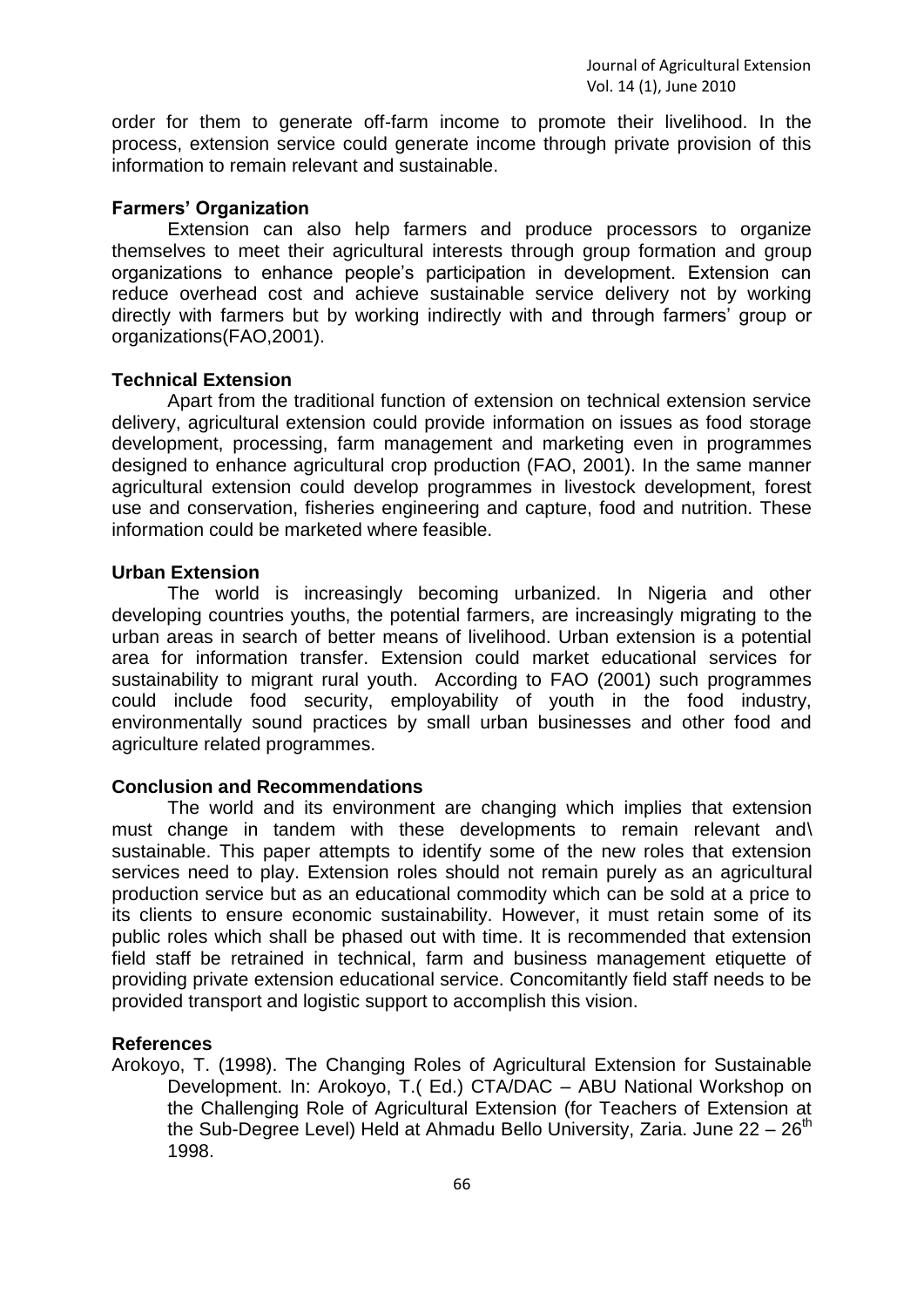- Baxter, M. (1989). Investments in Agricultural Extension. In: Kesseba A. M. (Ed). Technology Systems for Small Farmers. London, West View Press.
- Birkhaeuser, D., Evenson, D. E. and Feder, G. (1988). The Economic Impact of Agricultural Extension: A Review (World Bank Working Paper). Washington DC.
- CTA/DAC ABU National Workshop Manual on (1998). National Workshop on Challenging Role of Agricultural Extension (For Teachers of Extension at the Subdegree Level) Held at Ahmadu Bello University, Zaria. June  $22 - 26$ <sup>th</sup> 1998.
- Conroy, C. (2003). New directions for Nigeria's Basic Agricultural Services. A Discussion Paper. National Workshop on Nigeria's Basic Agricultural Services. Vol. I( main Report) held at ABUJA FMARD.
- Daku, Lefter (1997). Investing in Agricultural Extension: The Case of Albania. M.Sc. Research Project. Virginia Polytechnic Institute and State University Blacksburg, Virginia. August 1997.
- Daudu S, Okwu, O. J. and Shaibu, N. (2006). The Effect of HIV/AIDS Scourge on Farm Families in Makurdi Local Government Area of Benue State, Nigeria. J. Hum. Eco. 19 (1): 41 – 44.
- FAO (2001). Agricultural and Rural Extension Worldwide. Options for Institutional Reforms in the Developing Countries. Rome. FAO.
- FeldMan A. M. (1980). Welfare Economics and Social Choice Theory. Boston. Cluwer Nijhoff Publishing.
- Fresco, L. O. (1999). Foreword to: Communication in Extension: A Teaching and learning Guide by Carey, H. A. Rome. Food and Agriculture Organization of the UNO.
- Giddens, A. (1990). The Consequence of Modernity. Cambridge's Policy

Press. P. 64.

- Karunadasa, K. (1996). Marketing Extension: How can Extension help Small Farmers in Marketing and Supply? And who should be doing it? The rural Extension Bulletin. University of Reading Agricultural Extension and Rural Development Department. No. 9 April, 1996 p. 3 – 6.
- Kessieles, C. (1992). Institutional Options for the Provision of Infrastructure. World Bank Discussion Paper 212 Washington, D. C.
- Leagans, J. P. (1961). Extension Education for Community Development. In: Kamath, M. G. (Ed). Extension Education in Community Development. India. Glasgow Printing Co. P 1 – 26.
- Mutanzadura, G., Mukurazita, D. and Jackson, H. (1999). A Review of Household and Community Coping Response to HIV/AIDS epidemic in the Rural Areas of Sub-Saharan Africa. UNAIDS Best Practices Paper, June 1999. New York. UNAIDS. P. 25.
- Narayanan, A. (1991). Enhancing Farmers' Income through Extension Services for Agricultural Marketing. In: Rivera, W. R. and Gustafson, D. J. (Eds.) Agricultural Extension World Wide Institutional Evolution and Forces for Change. Amsterdam: Elsevier Science Publishers.
- Ozor, N. (2006). Cost Sharing as an Alternative Approach to Financial Agricultural Technology Transfer in Nigeria.Ph.D thesis. Agricultural Extension Department. University of Nigeria, Nsukka.